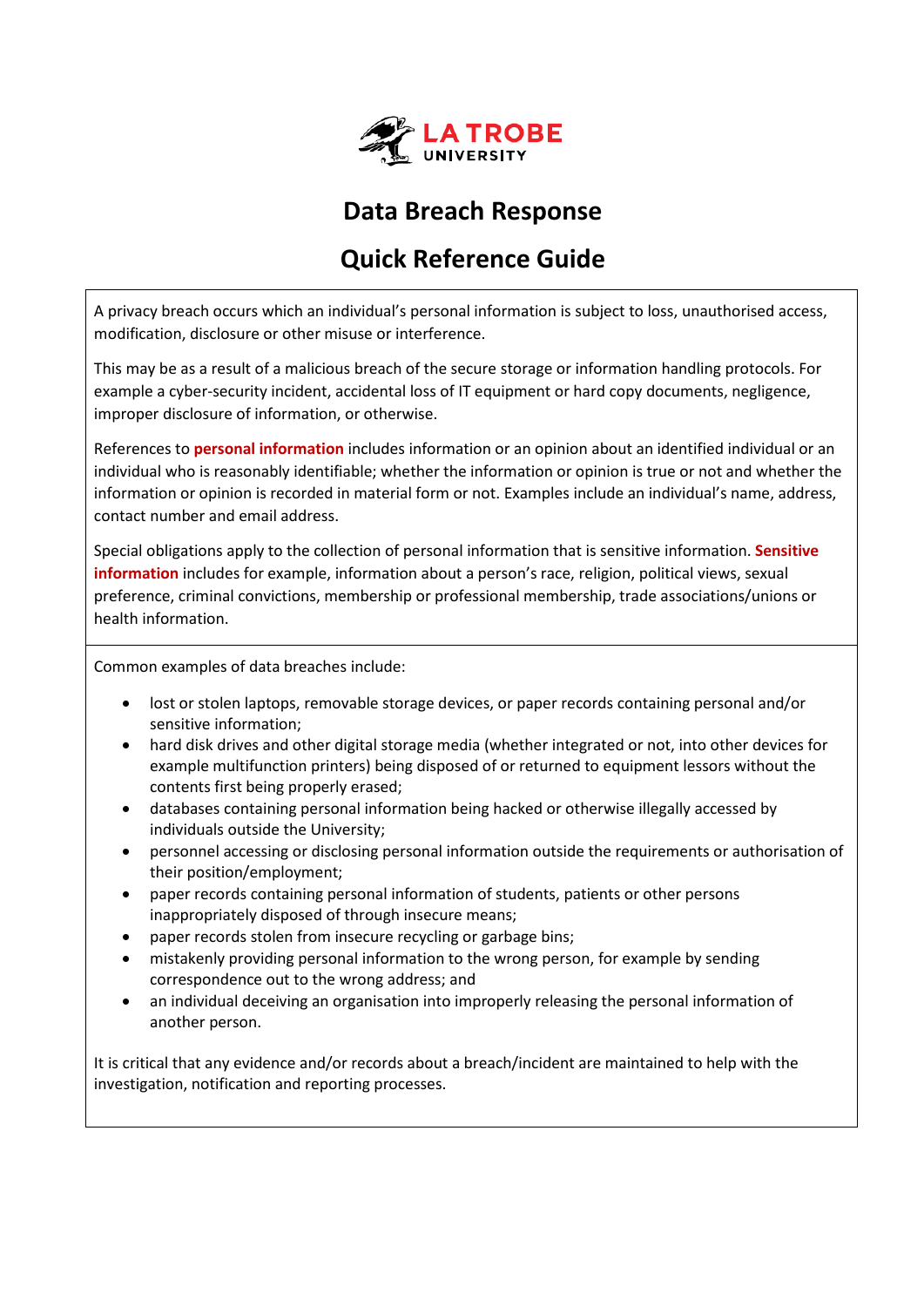The University is an entity that is covered by Victorian Privacy legislation, however there are some instances where the University has obligations under the Privacy Act 1988 (Cth) for example:

- as an organisation that is a tax file number recipient;
- as a private health service provider; and
- some contractual arrangements including those with Commonwealth Government agencies.

Under the Commonwealth Privacy legislation the notifiable breaches scheme requires organisations to notify individuals and the Office of the Information Commissioner about 'eligible data breaches'. An **eligible data breach** arises when the following three criteria are satisfied:

- i) There is unauthorised access to or unauthorised disclosure of personal information, or a loss of personal information, that an entity holds;
- ii) It is likely to result in serious harm to one or more individuals; and
- iii) The University has not been able to prevent the likely risk of serious harm with remedial action.

Serious harm is not defined in the Privacy Act but in the context of a data breach, **serious harm** to an individual may include serious physical, psychological, emotional, financial or reputational harm. Examples of scenarios that could result in serious harm and the likelihood of each occurring may include:

- Identity theft
- Significant financial loss by the individual
- Threats to an individual's physical safety
- Loss of business or employment opportunities
- Humiliation, damage to reputation or relationships
- Workplace or social bullying or marginalisation

Some kinds of personal information are more likely to cause an individual serious harm if compromised. Examples of the kinds of information that may increase the risk of serious harm if there is a data breach include:

- Sensitive information such as information about an individual's health
- Documents commonly used for identity fraud (including Medicare card, driver licence, passport details)
- Financial information
- A combination of personal information (rather than a single piece of personal information)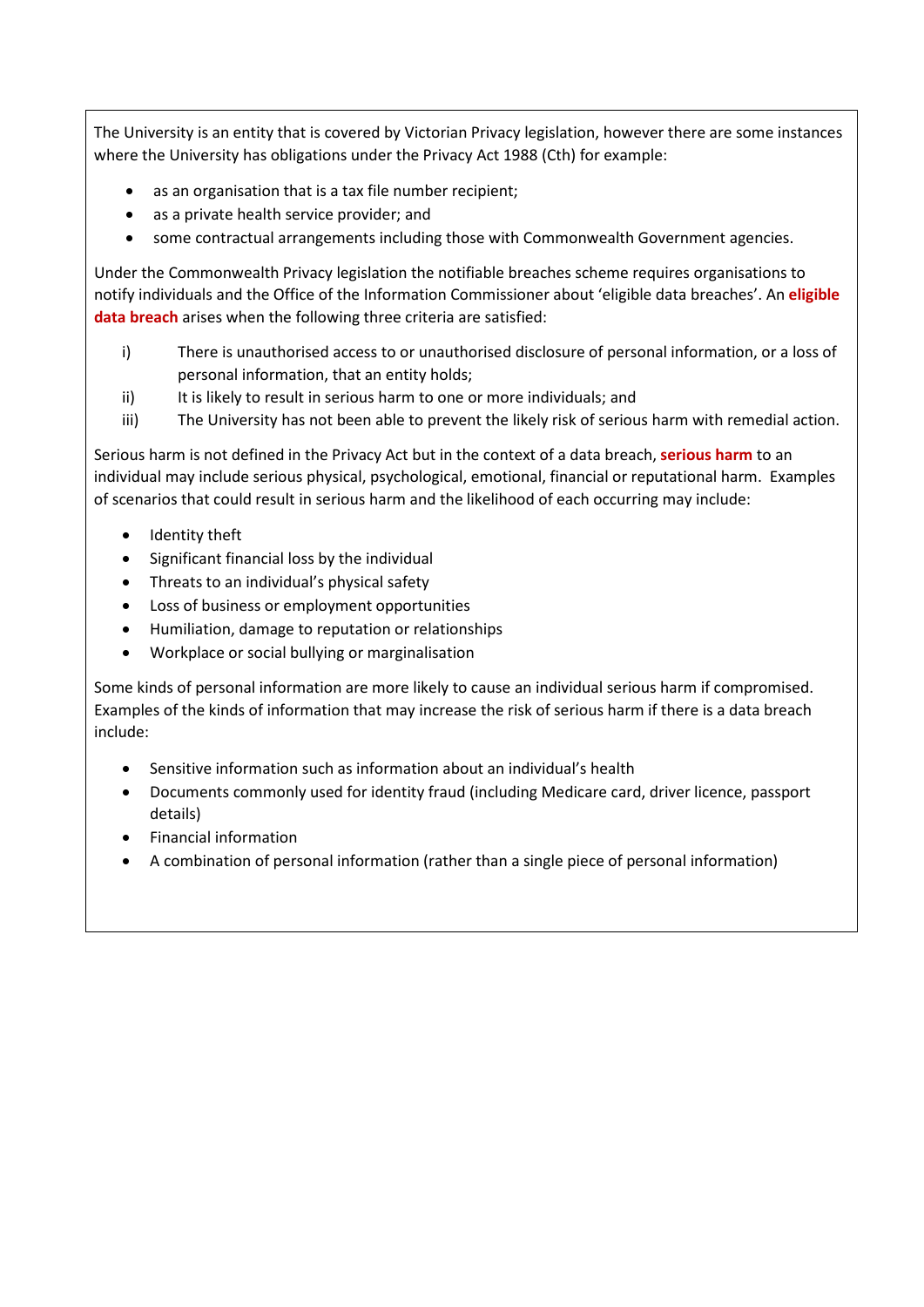## **Data Breach Incident Response Plan**

#### **Data Breach Occurs**

You know there has been an eligible data breach when the following happens: (a) there is unauthorised access to, unauthorised disclosure of, or loss of, personal information (staff and/or

student personal information);

(b) the access, disclosure or loss is likely to result in serious harm to any of the individuals to whom the information relates.

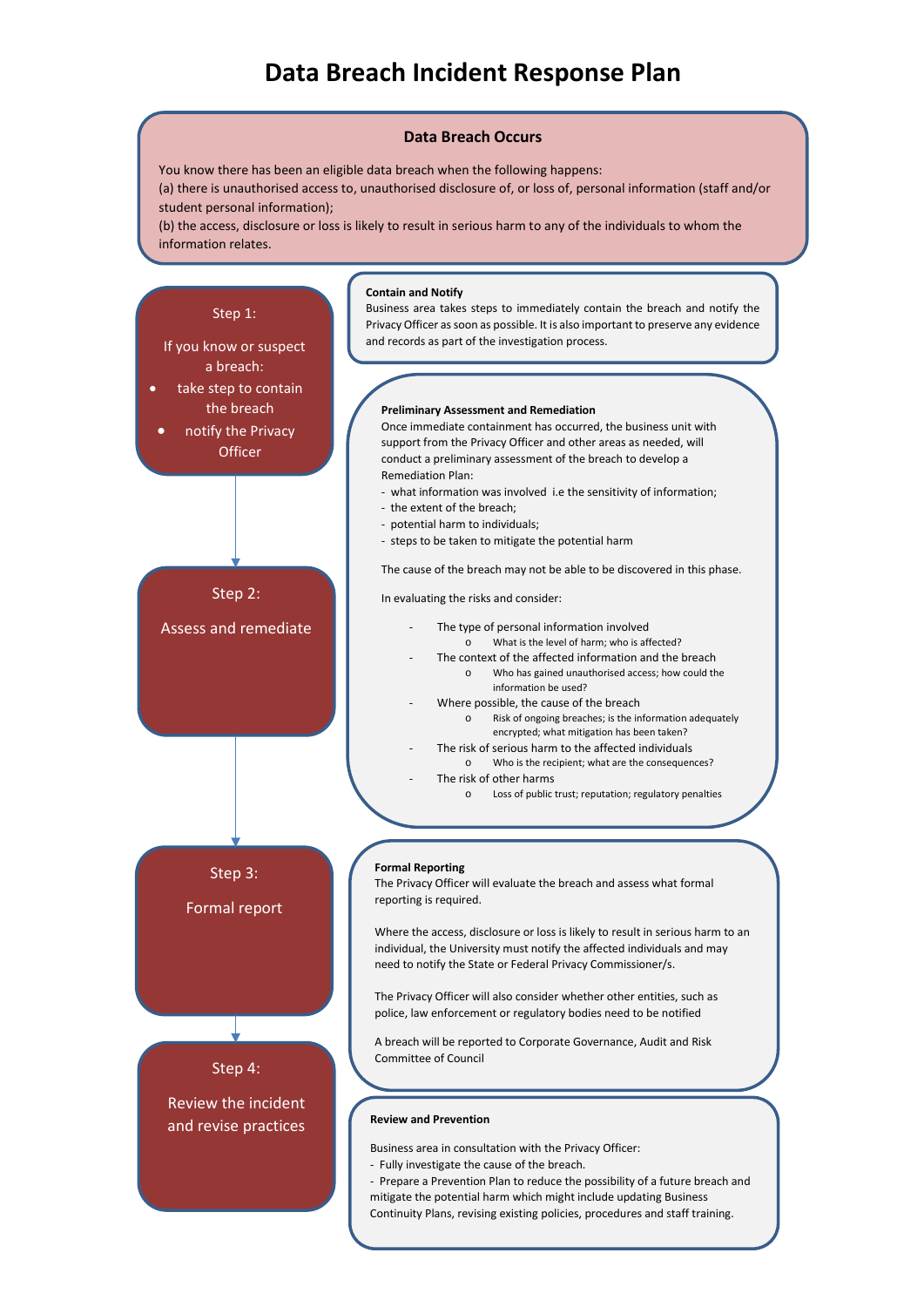### **Data Breach Roles and Responsibilities**

**When a data breach has occurred or is suspected to have occurred**

### **Staff member:**

- Immediately notify their Manager and the Privacy Officer of the breach.
- Record and advise:
	- o The time and date of discovery;
	- o The type of personal information involved;
	- o Cause and extent of the breach; and
	- o The context of the affected information
- Preserve any evidence and/or records to help in the investigation, notification and reporting processes.

### **Manager:**

- Take immediate steps to contain the breach.
- Notify the Privacy Officer to report the incident as soon as possible (within 24 hours of detecting the breach).
- Preserve any evidence and/or records to help in the investigation, notification and reporting processes.
- Liaise with the Privacy Officer and Risk Management as part of the investigation, action and reporting processes.
- Complete the Privacy Incident Report.

### **Privacy Officer:**

- Make a determination whether a breach has occurred;
- Consider whether immediate action can reduce further loss or mitigate damage;
- Determine severity and whether breach needs to be escalated; and
- If breach is likely to result in serious harm, notify the Executive Director Planning & Governance and where necessary instigate the Critical Incident and Emergency Management Procedures.
- Undertake any notification and formal reporting under the direction of the Executive Director Planning & Governance.

#### **Critical Incident and Emergency Management Response Team**

Investigate the severity of the breach and determine the likelihood of serious harm.